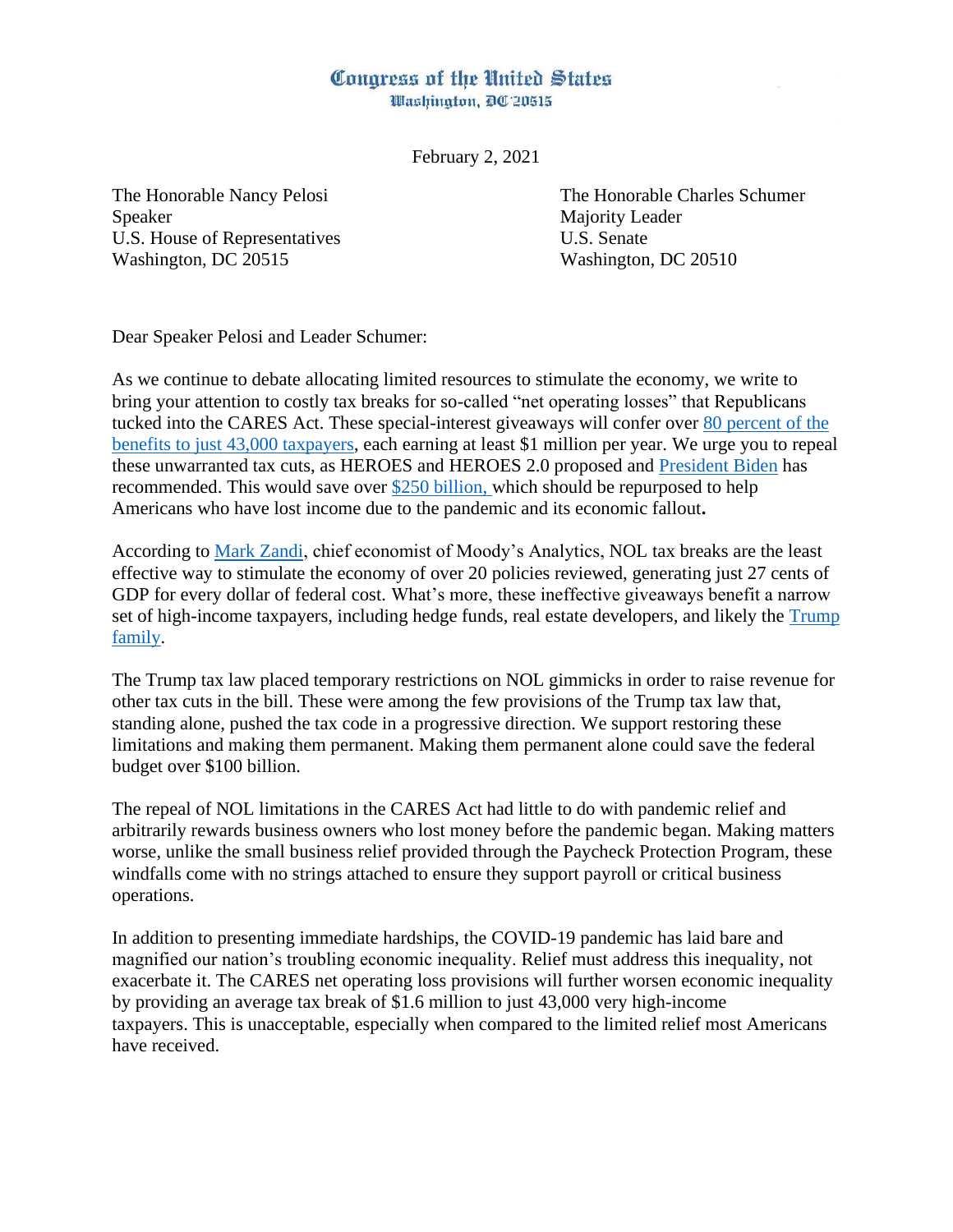We urge you to repeal the NOL giveaways by including sections 20301 and 20302 of the HEROES Act in the next COVID-19 relief legislation. Further, we ask that you repurpose these funds to provide relief for families struggling though this challenging time.

Sincerely,

| Sheldon Whitehouse | Lloyd Doggett                | Sherrod Brown | Rosa DeLauro                                  | Steven Cohen       |
|--------------------|------------------------------|---------------|-----------------------------------------------|--------------------|
| U.S. Senator       | Member of Congress           | U.S. Senator  | Member of Congress                            | Member of Congress |
|                    | Elizabeth Warren             |               |                                               |                    |
|                    | <b>United States Senator</b> |               | Tammy Baldwin<br><b>United States Senator</b> |                    |
|                    |                              |               |                                               |                    |
|                    | <b>Richard Blumenthal</b>    |               | Angus S. King, Jr.                            |                    |
|                    | <b>United States Senator</b> |               | <b>United States Senator</b>                  |                    |
|                    |                              |               |                                               |                    |
|                    | Edward J. Markey             |               | Richard J. Durbin                             |                    |
|                    | <b>United States Senator</b> |               | <b>United States Senator</b>                  |                    |
|                    | Jeffrey A. Merkley           |               | <b>Jack Reed</b>                              |                    |
|                    | <b>United States Senator</b> |               | <b>United States Senator</b>                  |                    |
|                    |                              |               |                                               |                    |
|                    | Cory A. Booker               |               | <b>Bernard Sanders</b>                        |                    |
|                    | <b>United States Senator</b> |               | <b>United States Senator</b>                  |                    |
|                    |                              |               |                                               |                    |
|                    | Mazie K. Hirono              |               | Christopher Murphy                            |                    |
|                    | <b>United States Senator</b> |               | <b>United States Senator</b>                  |                    |
|                    | Patrick J. Leahy             |               | <b>Brian Schatz</b>                           |                    |
|                    | <b>United States Senator</b> |               | <b>United States Senator</b>                  |                    |
|                    |                              |               |                                               |                    |
|                    | Amy Klobuchar                |               | Jan Schakowsky                                |                    |
|                    | <b>United States Senator</b> |               | Member of Congress                            |                    |
|                    |                              |               |                                               |                    |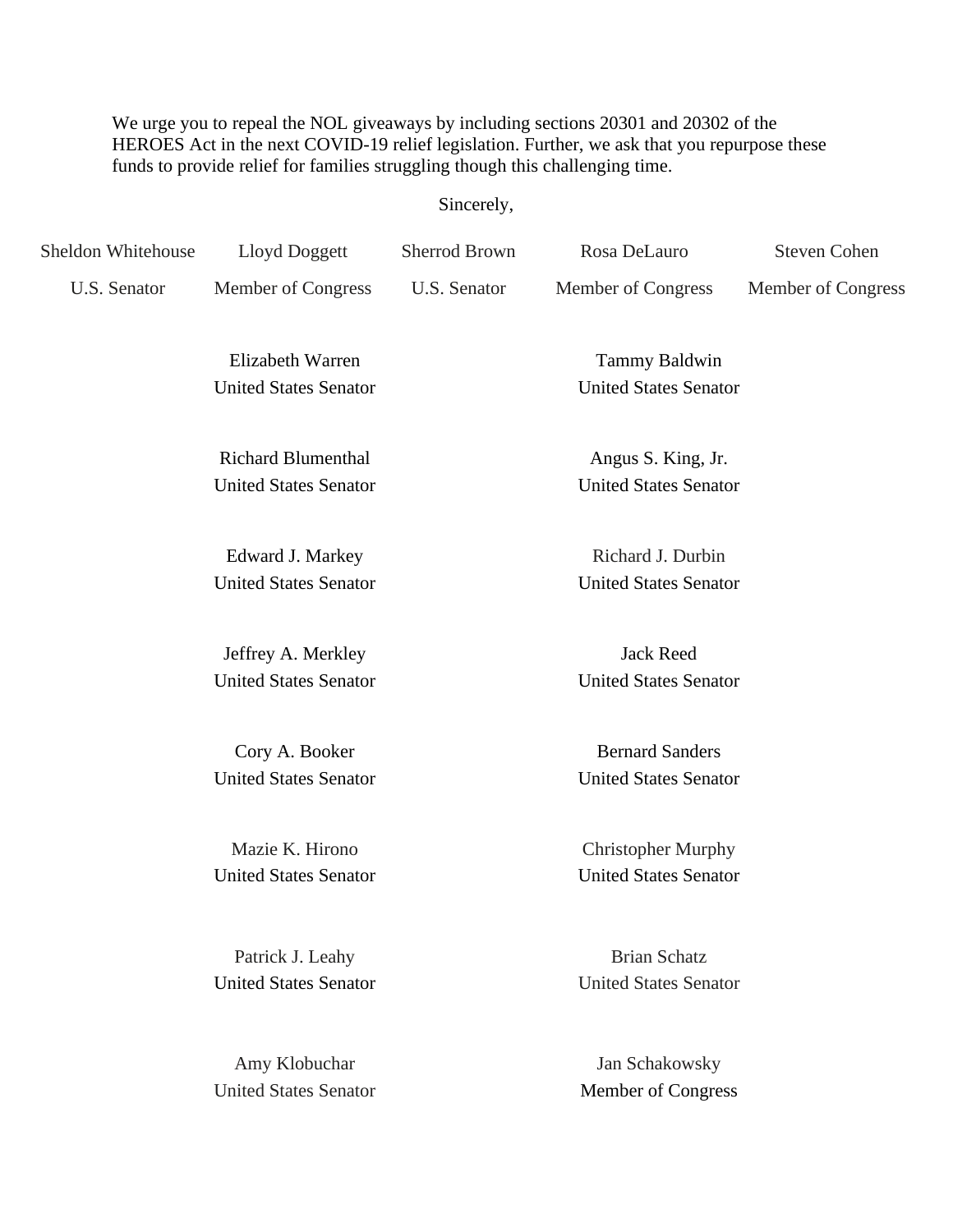Danny Davis Member of Congress

Rashida Tlaib Member of Congress

Peter A. DeFazio Member of Congress

Nikema Williams Member of Congress

Jesús G. "Chuy" García Member of Congress

Peter Welch Member of Congress

Mark Takano Member of Congress

André Carson Member of Congress

Earl Blumenauer Member of Congress Eleanor Holmes Norton Member of Congress

Barbara Lee Member of Congress

Raúl M. Grijalva Member of Congress

Jerry Nadler Member of Congress

David N. Cicilline Member of Congress

Ayana Pressley Member of Congress

Alcee L. Hastings Member of Congress

James P. McGovern Member of Congress

Grace Meng Member of Congress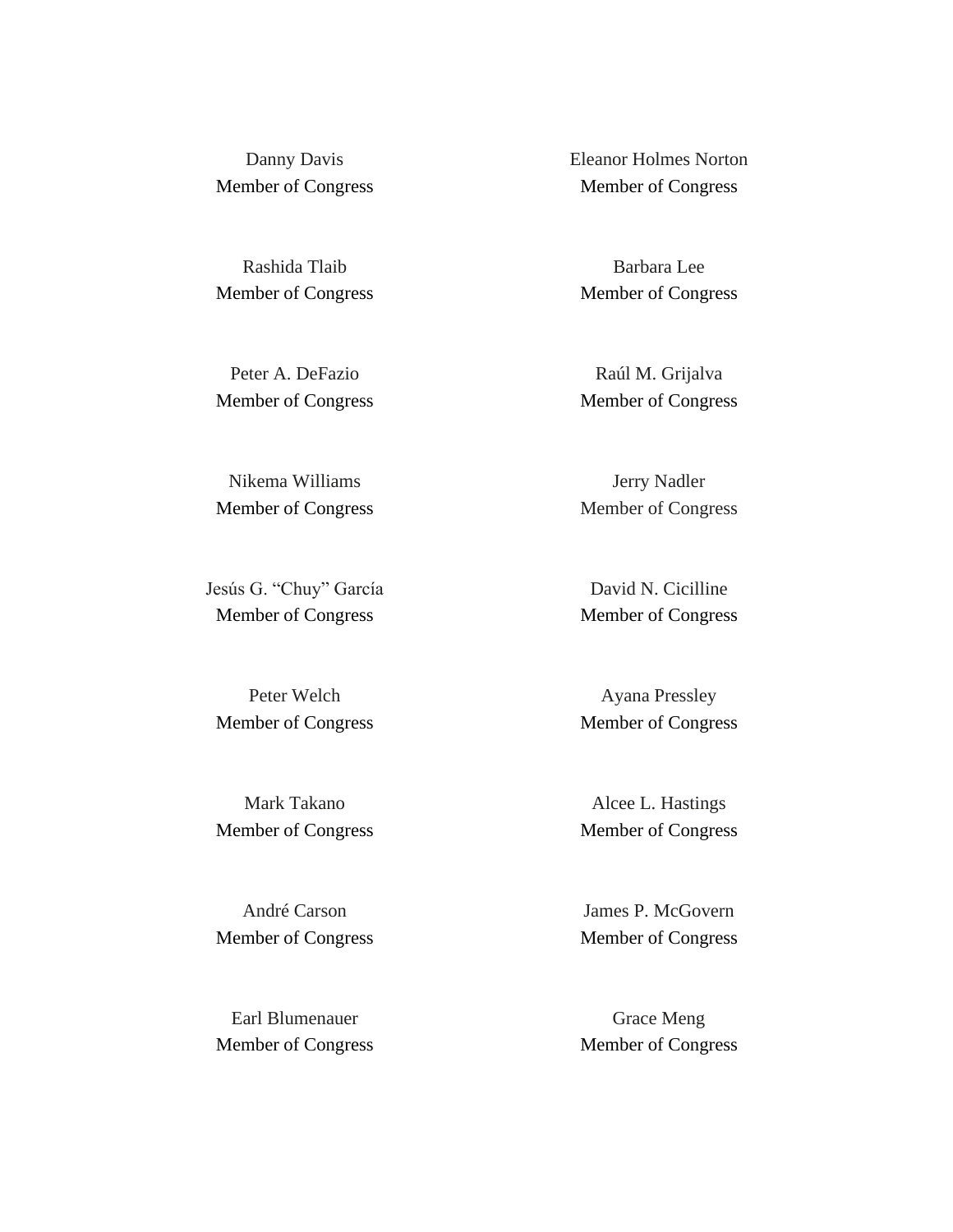Alan Lowenthal Member of Congress

Mondaire Jones Member of Congress

Marie Newman Member of Congress

Frederica S. Wilson Member of Congress

Chellie Pingree Member of Congress

Katie Porter Member of Congress

Donald Norcross Member of Congress

Judy Chu Member of Congress

James R. Langevin Member of Congress

Mark Pocan Member of Congress

Gerry E. Connolly Member of Congress

Mark DeSaulnier Member of Congress

Frank Pallone Jr. Member of Congress

Ilhan Omar Member of Congress

Nydia M. Velázquez Member of Congress

Pramila Jayapal Member of Congress

Bill Foster Member of Congress

Adriano Espaillat Member of Congress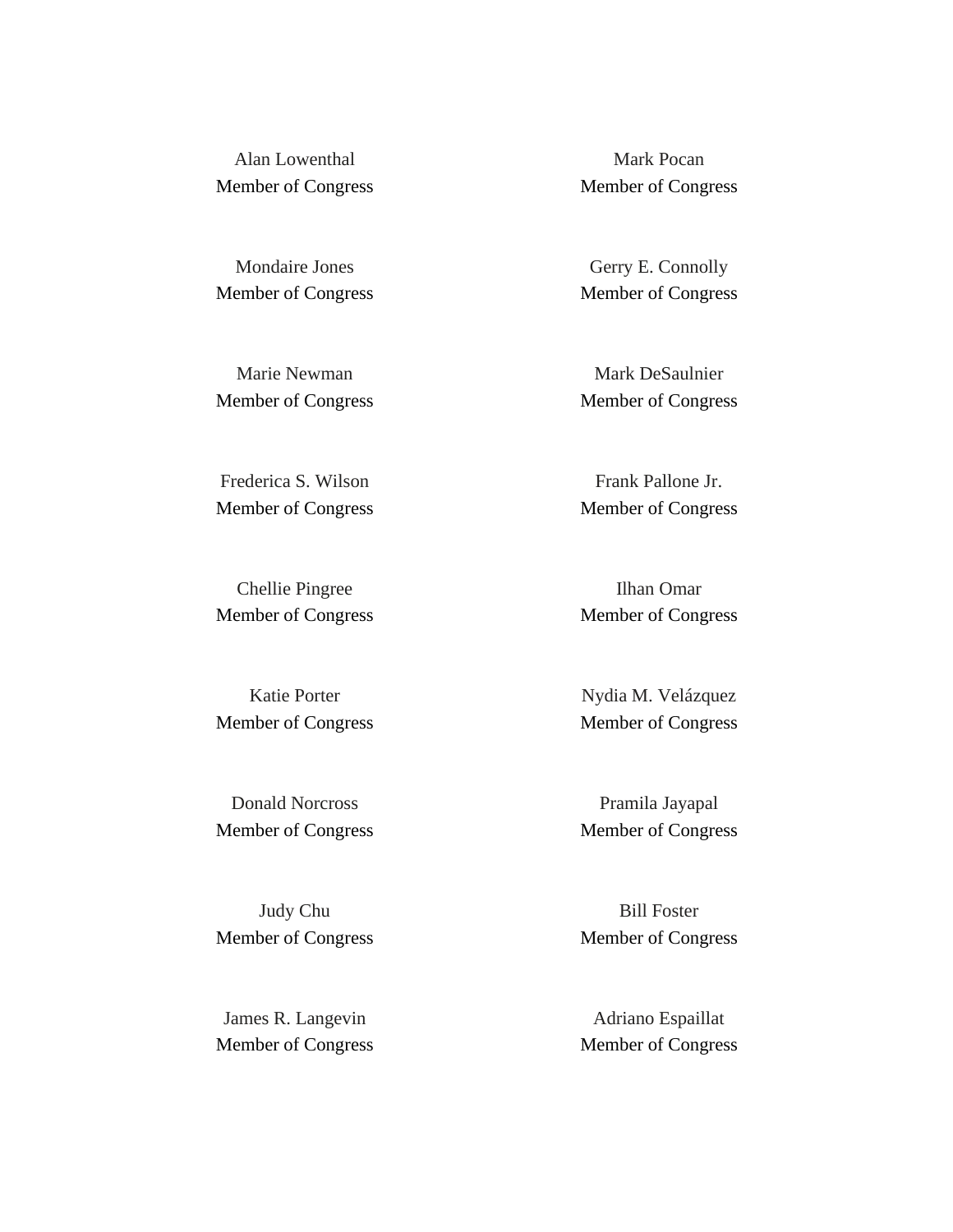Robin L. Kelly Member of Congress

Susan Wild Member of Congress

Daniel T. Kildee Member of Congress

Suzanne Bonamici Member of Congress

Bonnie Watson Coleman Member of Congress

Ritchie Torres Member of Congress

Sylvia R. Garcia Member of Congress

Henry C. "Hank" Johnson Jr. Member of Congress

> John Yarmuth Member of Congress

John B. Larson Member of Congress

Dwight Evans Member of Congress

Jared Huffman Member of Congress

Mike Doyle Member of Congress

Jake Auchincloss Member of Congress

Don Beyer Member of Congress

Ted W. Lieu Member of Congress

Tim Ryan Member of Congress

Lisa Blunt Rochester Member of Congress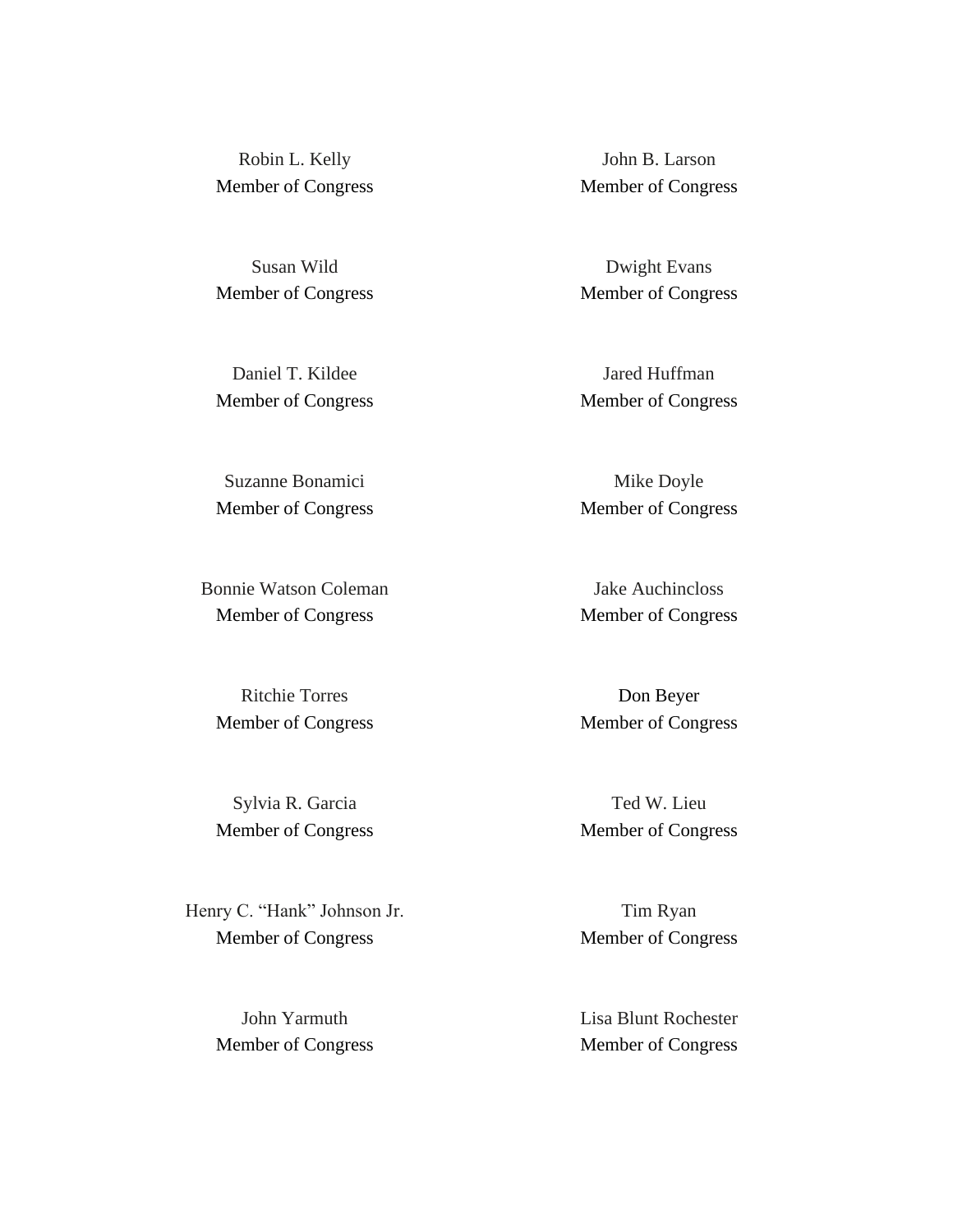Diana DeGette Member of Congress

Madeleine Dean Member of Congress

Paul D. Tonko Member of Congress

Jim Cooper Member of Congress

Andy Levin Member of Congress

Julia Brownley Member of Congress

Ro Khanna Member of Congress

Al Green Member of Congress

Jerry McNerney Member of Congress

John P. Sarbanes Member of Congress

Alexandria Ocasio-Cortez Member of Congress

Grace F. Napolitano Member of Congress

Debbie Wasserman Schultz Member of Congress

Lucille Roybal-Allard Member of Congress

Nanette Diaz Barragán Member of Congress

Bennie G. Thompson Member of Congress

Carolyn B. Maloney Member of Congress

Mary Gay Scanlon Member of Congress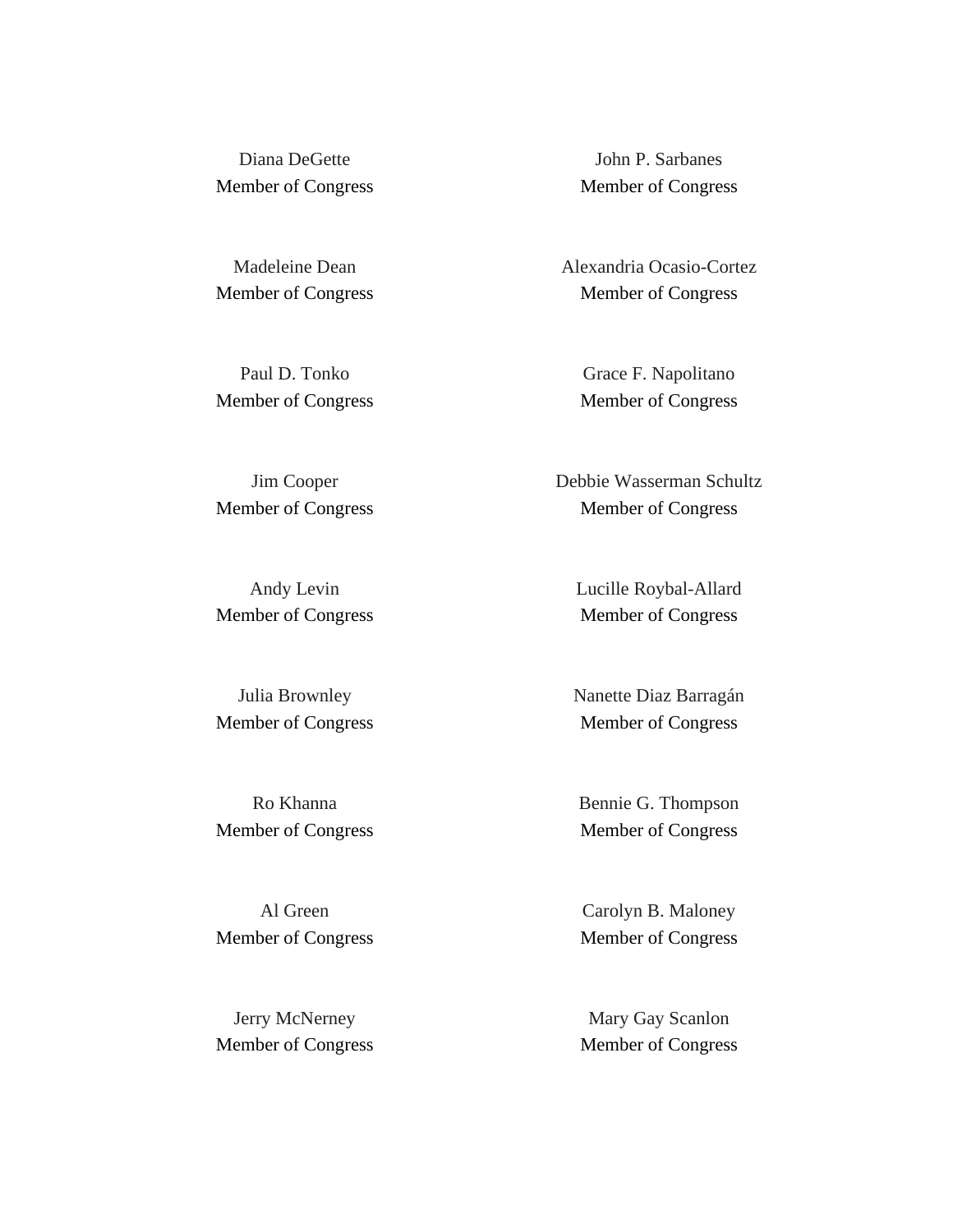Yvette D. Clarke Member of Congress

Alma S. Adams Member of Congress

Albio Sires Member of Congress

David Price Member of Congress

Jim Himes Member of Congress

Joe Neguse Member of Congress

Norma J. Torres Member of Congress

Veronica Escobar Member of Congress

Stephen F. Lynch Member of Congress

Joaquin Castro Member of Congress

Jimmy Gomez Member of Congress

Bill Pascrell, Jr. Member of Congress

Jamaal Bowman, Ed. D. Member of Congress

John Garamendi Member of Congress

Ruben Gallego Member of Congress

Debbie Dingell Member of Congress

Marcy Kaptur Member of Congress

Matt Cartwright Member of Congress